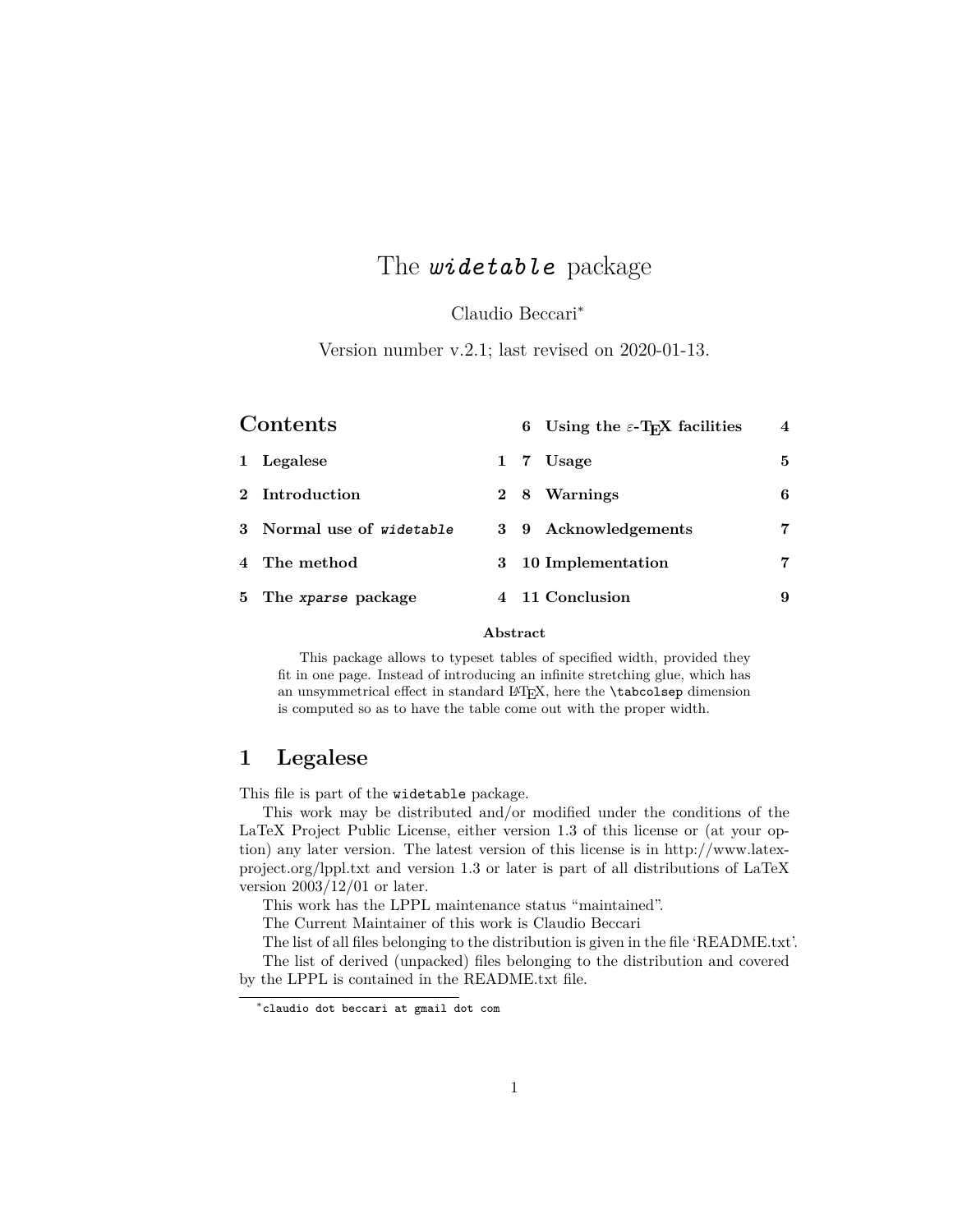### **2 Introduction**

It is well known that when the standard environment tabular\* is opened with a specified width, it is necessary to introduce in the delimiter declaration  $\mathcal{C}\{\ldots\}$ (possibly) of the first item of the column descriptors argument something like

#### \extracolsep{\fill}

in addition to other possible printable delimiters, such as vertical lines, and other fixed spacing commands. The effect is that the extra stretchable glue operates only on the left of each cell *after* (i.e. to the *right* of) the cell that received the declaration; the first cell will never get larger in spite of the presence of this glue.

Another package, *tabularX*, normally distributed by the L<sup>AT</sup>FX 3 Team with every version of the TEX system distribution, allows to create expandable cells, provided they contain only text and, possibly, in-line math. These expandable cells are identified with the column descriptor X; this identifier defines a paragraph-like cell, the width of which gets determined after some runs of the typesetter on the same source tabular material, so as to find out the correct width of the textual columns.

Also *tabu* can build tables of specified width; but it has so many functionalities that it appears to be oversized for a simple task such as the one performed by *widetable* and *tabularx*.

The approach here is a little bit different: the cell contents need not be textual and no cell width is determined in one or more runs of the typesetting program; instead the inter column glue is determined so as to fill every cell on both sides with the proper space. The macros contained in this package are insensitive to the particular kind of cell descriptors and to the presence of multiple \multicolumn commands. It proved to work properly also if the array package extensions are used. Nevertheless if multiple \multicolumn commands in different rows "interlace" the columns they work on, poor results would be obtained: in this case the table is typeset the same as with the environment tabular.

On the other hand, as well as for tabularx, it needs to typeset the table three times; the first two times with standard values for the inter column glue \tabcolsep, in order to find the exact parameters of the linear dependence of the table width from the value of that glue; then executes some computations so as to determine the final correct value of \tabcolsep, and on the third run it eventually typesets the table with the specified width.

The typesetting time increase needed for these three tabular runs is generally negligible, nevertheless if a specific document contained many dozens of such tables, the small compilation time increase might become perceivable.

It might be noticed that, in order to perform the necessary computations, a fractional division algorithm must be used; since 2009 any T<sub>E</sub>X installation uses the  $\varepsilon$ -T<sub>E</sub>X extensions; therefore fractional division is not any more an issue as it was in previous versions of this package.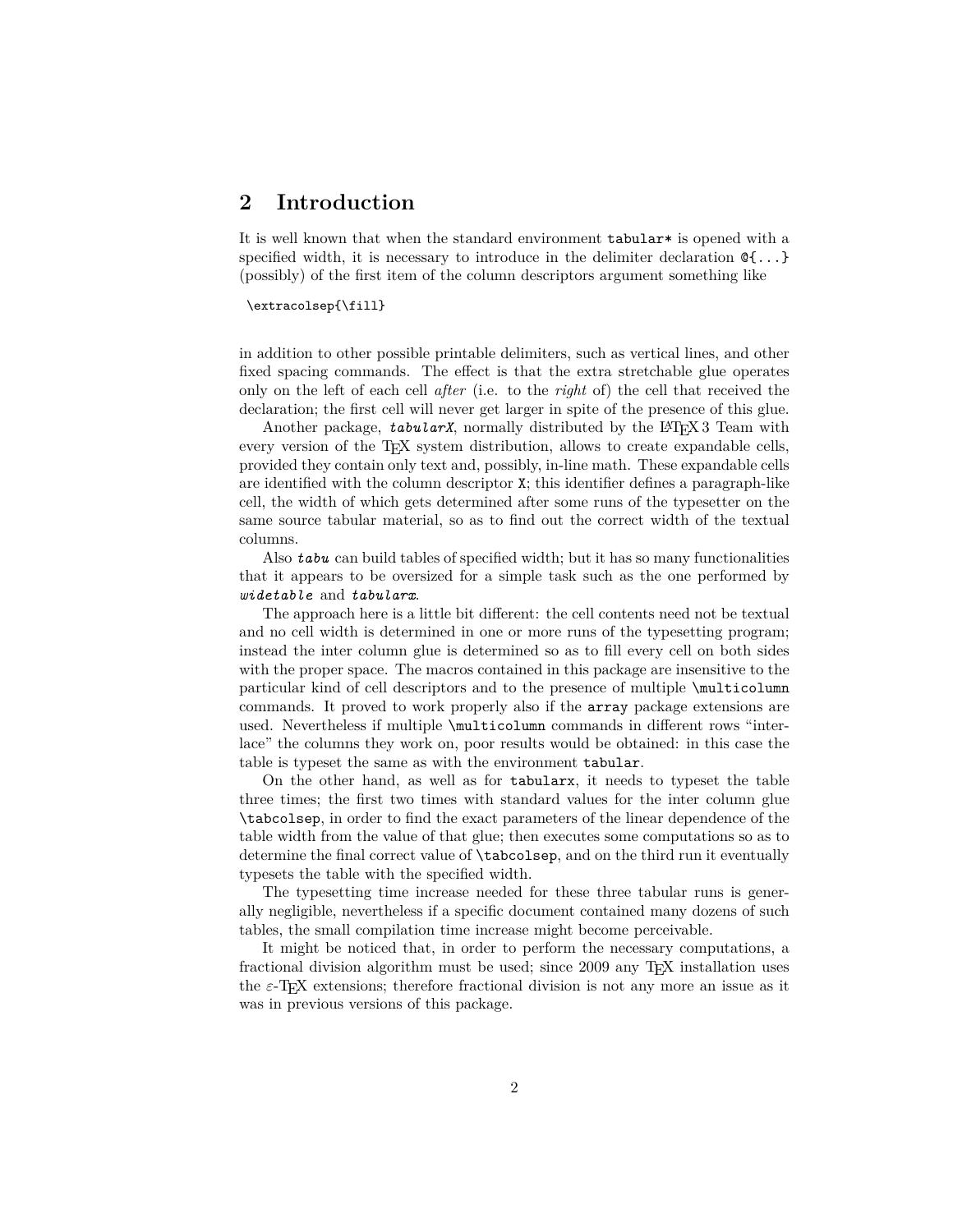## **3 Normal use of widetable**

With this release of the bundle, the environment to be used is named widetabular, although the previous name, widetable, remains available for backwards compatibility.

This package may issue an error message when the environment includes other unhidden ones; this is explained in the Implementation section. In plain words, if a widetabular environment is nested into another widetabular one, the inner environment must be "hidden" within a group (i.e. a couple of paired braces); this might not be necessary with other tabular-like environments.

Here it is assumed that the user first uses the standard tabular environment and typesets it to its natural width; should it appear too small, and should it be typeset at a larger width, for example by filling the total \linewidth available at that specific point, then and only then the user switches to widetabular. Should the initial table be moderately larger than \linewidth, then it might be shrunk to \linewidth by means of widetabular, provided there are enough columns, and therefore column delimiters, to be reduced in size. Of course it is impossible to typeset any tabular with any negative value of \tabcolsep; or better, the software does not care, but the result might get very messy.

In other words widetabular should be used as a second resort, so as to correct some typesetting features of the standard environment not considered aesthetically acceptable.

The syntax for using the environment widetabular is the same as that of the tabular\* one; the only difference is the name. Therefore one has to specify:

\begin{widetabular}{ $\langle width \rangle$ }[ $\langle alignment \rangle$ ]{ $\langle column \, \, descriptors \rangle$ }  $\langle row \ of \ cells \rangle \setminus$  $\langle row \ of \ cells \rangle \setminus \rangle$ 

...  $\langle row \ of \ cells \rangle \setminus$  $\langle row \ of \ cells \rangle \setminus \rangle$ \end{widetabular}

### **4 The method**

The principle on which this little package is based is the following one: suppose a certain tabular is typeset with an inter column glue  $t_0 = 0$  pt and that its width turns out to be  $l_0$ ; suppose the same tabular material is typeset again with an inter column glue  $t_1 > 0$  pt so that the table gets as large as  $l_1 > l_0$ . Then, if the table has to be as wide as *l* the inter column glue *t* should be

$$
t = \frac{l - l_0}{l_1 - l_0} \cdot t_1
$$

Therefore we need to run the typesetting of the same tabular material with the two values of the inter column glue set to zero and to  $t_1$ , respectively, so as to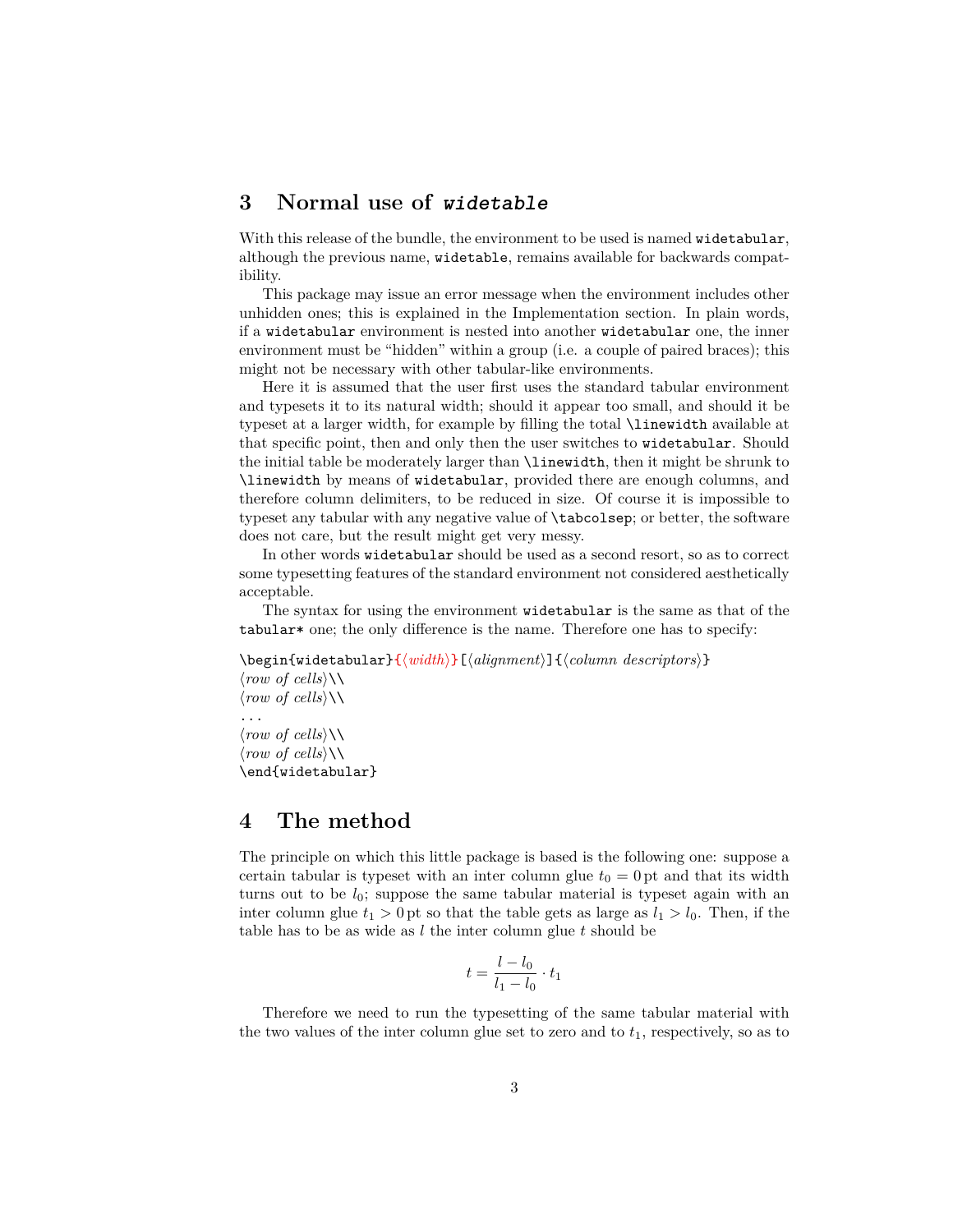find the widths  $l_0$  and  $l_1$ . Afterwards we have to determine the correct final value *t* to get the desired value *l*, and typeset once again the same tabular material for the last time.

Of course the first two runs must put their results into suitable boxes so as to avoid outputting them into the output file, while at the same time allowing to record the width of such enclosing boxes.

## **5 The xparse package**

The previous version of this package already used the *xparse* package functionalitIes; but this latter package evolves and now it is possible to "save" the body of the table as an argument to the opening commands, therefore now it is much simpler to use the same table-body several times. Of course this body is saved in internal memory areas, but this task is implemented by the internal macros written in the L3 LAT<sub>EX</sub> language. The advantage of using the *xparse* package consists in a much shorter code that is easier to read and maintain. The number of macros for this package is reduced by a factor of about four, compared to the previous versions 1.x of this package.

# **6 Using the** *ε***-TEX facilities**

The L3 language and its libraries now offer the user some L<sup>AT</sup>EX interfaces to its internal macros to the point of executing also floating point operations that span a wide range; the suitable package would be *xfp*. Nevertheless it appears sort of overdone for the simple computations needed here..

At the same time the  $\varepsilon$ -T<sub>E</sub>X extended functionalities are now part of all the interpreters of the LATEX language, pdftex, luatex, and xetex; this renders this package usable with any typesetting programs based on LATEX: pdflatex, lualatex, and xelatex.

In facts such  $\varepsilon$ -T<sub>E</sub>X extensions provide also a scaling operation: given the length  $L_1$  and two homogeneous quantities  $X_1$  and  $X_2$  (where such quantities may be either two integer numbers, or two dimensions), such scaling operation scales  $L_1$  to  $L_2$  by computing

$$
L_2=\frac{L_1X_2}{X_1}
$$

The intermediate results are actually done with integer arithmetics (internally lengths are coded as an integer number of scaled points) but they are done in double words so as to avoid underflows and overflows almost always. Some unusual situations might exist where underflows or overflows do occur, but they must be very unusual, and very unlikely to happen for the calculations of this package. This would happen if for any reason no inter column glue is available; we have difficulties imagining such a table and cannot make even a silly example.

The use of the  $\varepsilon$ -T<sub>E</sub>X extensions implies that this package works correctly only with modern engines and kernel formats.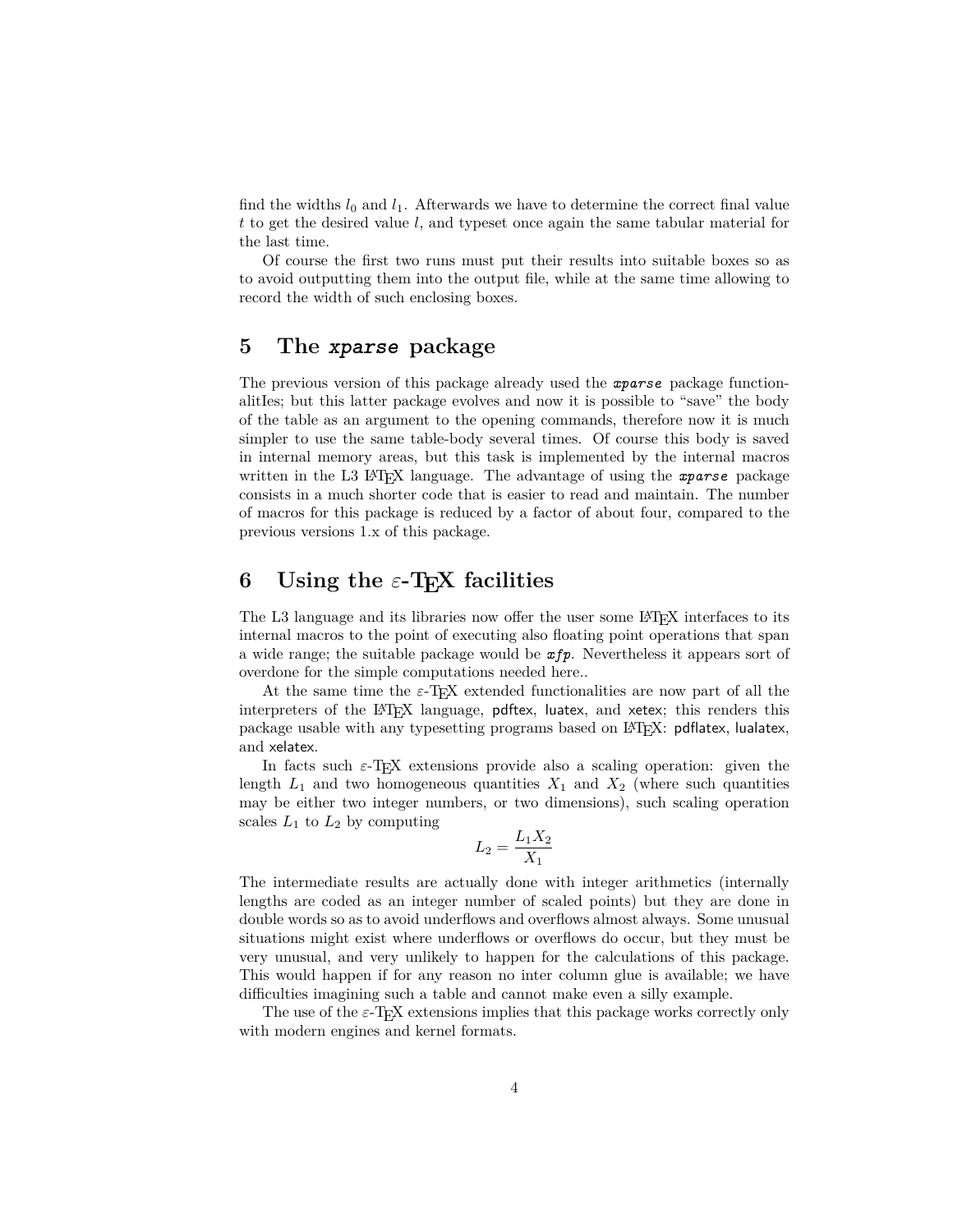| Name           | role     | age | activity                |
|----------------|----------|-----|-------------------------|
| William John   | father   | 45  | employee                |
| Mary Elisabeth | mother   | 42  | elementary school       |
|                |          |     | teacher                 |
| Joan Laura     | daughter |     | 14 junior high school   |
|                |          |     | student                 |
| Jack Johnathan | son      | 8   | elementary school pupil |

Table 1: A regular table typeset with tabular and its width is its natural one

| Name           | role     | age | activity                |
|----------------|----------|-----|-------------------------|
| William John   | father   | 45  | employee                |
| Mary Elisabeth | mother   | 42  | elementary school       |
|                |          |     | teacher                 |
| Joan Laura     | daughter | 14  | junior high school      |
|                |          |     | student                 |
| Jack Johnathan | son      | 8   | elementary school pupil |

Table 2: A table typeset with tabular<sup>\*</sup> where the total width has been set to \textwidth

# **7 Usage**

As explained above, the normal usage of widetabular requires the same syntax as that of tabular\* except that no explicit stretchable glue has to be inserted in the column separators as it is necessary to do with tabular\*. Examine the table shown in table  $1<sup>1</sup>$  that is typeset at its natural width.

The same table can be built with tabular\* as in table 2.

As it can be seen, large inter column spaces are inserted right at the left of the contents of every cell except the first one, and the table appears too much spread out.

The tabular can be built also with the environment tabularx, defined by the tabularX package; see the result in table 3.

As it is noticeable the whole space to enlarge the tabular has been used by the X column, and the table does not look right.

Now we show the difference by using the widetabular environment in table 4.

In table 4 the column specifications are the same as those used in the code for table 1, but only the spaces separating the columns have been modified, not the column types and widths. Of course one may object that the table spaces are too wide and table 1 looks better. But if, for example, in a certain document all tables are required to span the whole measure, the solution shown in table 4

<sup>&</sup>lt;sup>1</sup>Notice that here the name "table" is used to refer to the *table* floating environment and its caption, while "tabular" is reserved to the tabular itself and its contents.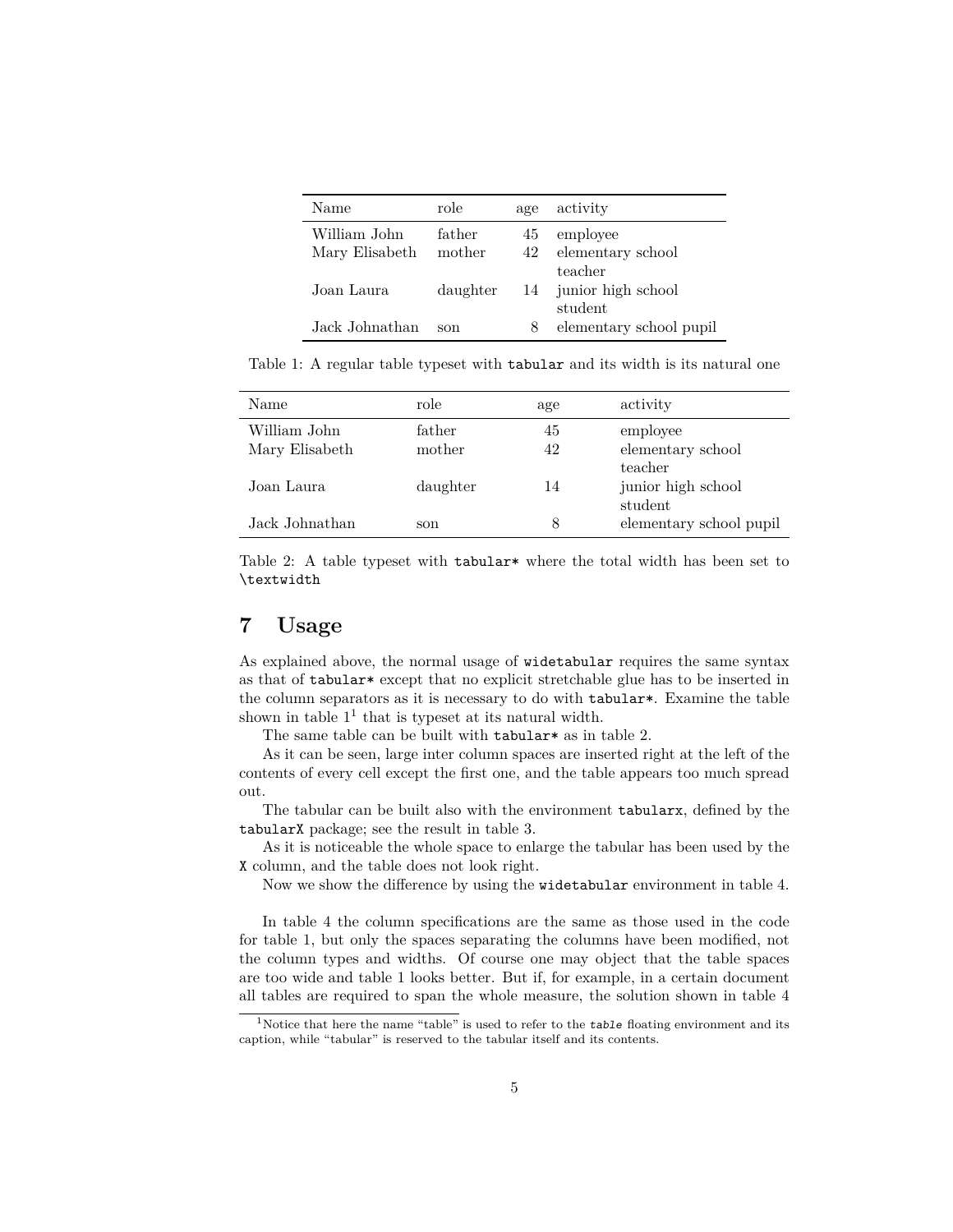| Name           | role     | age | activity                      |
|----------------|----------|-----|-------------------------------|
| William John   | father   | 45  | employee                      |
| Mary Elisabeth | mother   |     | 42 elementary school teacher  |
| Joan Laura     | daughter |     | 14 junior high school student |
| Jack Johnathan | son      | 8   | elementary school pupil       |

Table 3: A table typeset with tabularx where the total width has been set to \textwidth

| Name           |              | role     | age            | activity                |
|----------------|--------------|----------|----------------|-------------------------|
| William John   |              | father   | 45             | employee                |
| Mary Elisabeth |              | mother   | 42             | elementary school       |
|                |              |          |                | teacher                 |
| Joan Laura     |              | daughter | 14             | junior high school      |
|                |              |          |                | student                 |
| Jack Johnathan |              | son      | 8              | elementary school pupil |
| Goofy          | Pluto        |          | $\overline{4}$ | Walt Disney             |
| Donald Duck    | Mickey Mouse |          |                |                         |

Table 4: A table typeset with widetabular where the total width has been set to \textwidth

is the only one acceptable among these four examples. It's up to the user to chose among these four solutions in terms of the actual tabular contents and the stylistic constraints the document must fulfil. If the examples were typeset with the (horizontal and vertical rules that emphasise each cell (instead of using only the booktabs horizontal rules) it would be more evident how the various environments shape the cells and where they insert the extra spacing so as to reach the desired width.

# **8 Warnings**

Normally widetabular works well as described in the example shown in table 4. Nevertheless there are some issues that may alter its smooth working.

One such issue takes place when the specified table width is shorter than the natural width. In this case the table is typeset as in table 1 at its natural width, but a warning is issued that explains why: the warning looks like this

|             | Package widetable Warning: The minimum width of the tabular material |
|-------------|----------------------------------------------------------------------|
| (widetable) | amounts to 225.19809pt, and is larger                                |
| (widetable) | than the required width of 177.5pt                                   |
| (widetable) |                                                                      |
| (widetable) | The table is typeset with the default                                |
| (widetable) | column spacing on input line 415.                                    |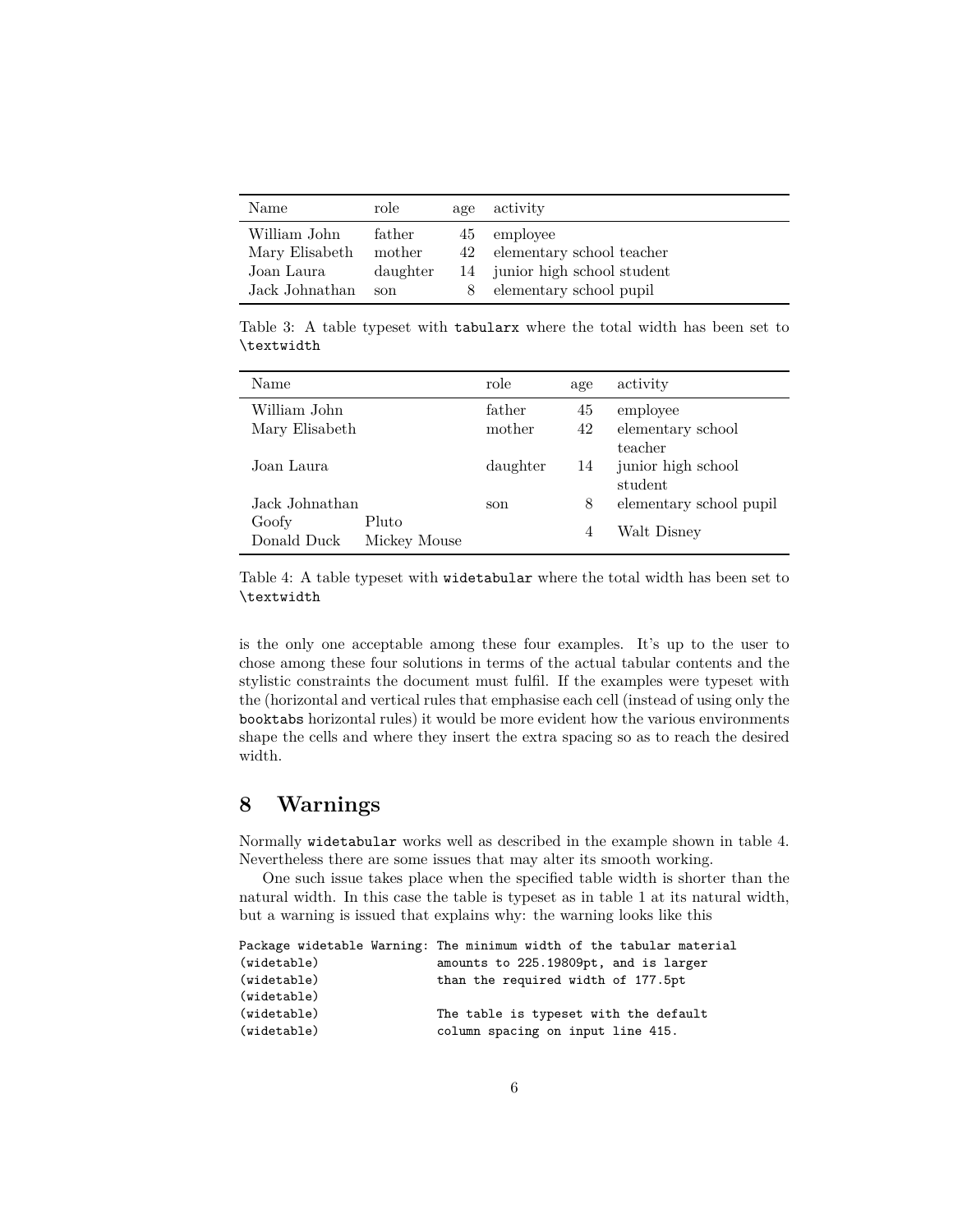As usual the warning is contained into the . aux file and in the console, if the shell editor displays it..

When some adjacent cells are grouped with the \multicolumn command; the table might come out of the correct specified width even if the spanned cells (in different rows) do not belong to the same columns, but the table looks very ugly; we cannot say that widetable is responsible of this ugliness, or if the table is ill formed because of using such overlapping spanned cells; the best suggestion is to avoid using such "acrobatic" tabular compositions.

## **9 Acknowledgements**

I must deeply thank Enrico Gregorio for the revision of this package macros and for his wise suggestions about the correct programming style. If some glitch still remains in the programming style, that is just my fault.

# **10 Implementation**

This package has been already identified by the commands extracted by the doctrip package, during the .dtx file compilation.

We require the xparse package in order to define the widetable environment with its extended commands. This package version should be younger the the specified date contained in the optional argument. If it is not, a warning is issued; but expect errors. It is a warning that urges the user to upgrade his/her T<sub>EX</sub> system installation.

#### 1 \RequirePackage{xparse}[2019-05-01]

We require the xparse package in order to define the environment widetable with its extended commands. Tis package version should be younger the the specified date contained in the optional argument. If it is not, a warning is issued; but expect errors. It is a warning that should urge the user to upgrade his/her TEX system installation.

The special environment opening macro requires the following syntax:

```
\begin{widetable}{\langle width \rangle}[\langle alignment \rangle]{\langle column \: descriptors \rangle}
\langle table \text{ } body \rangle\end{widetable}
```
We further define the tabular environment typesetting. Actually, with the new xparse faciltiies, the opening command parameters can be used also in the closing part of the environment, so that when the  $\langle width \rangle$  and the  $\langle column \$ are given to the opening environment statement, they can be used again and again also by the closing commands.

Actually the widetabular environment can contain other environments, even another widetabular ones, but the external one should not be upset by the internal ones. In order to achieve this result, it is necessary that embedded environments are hidden within a group delimited by a pair of matching braces; this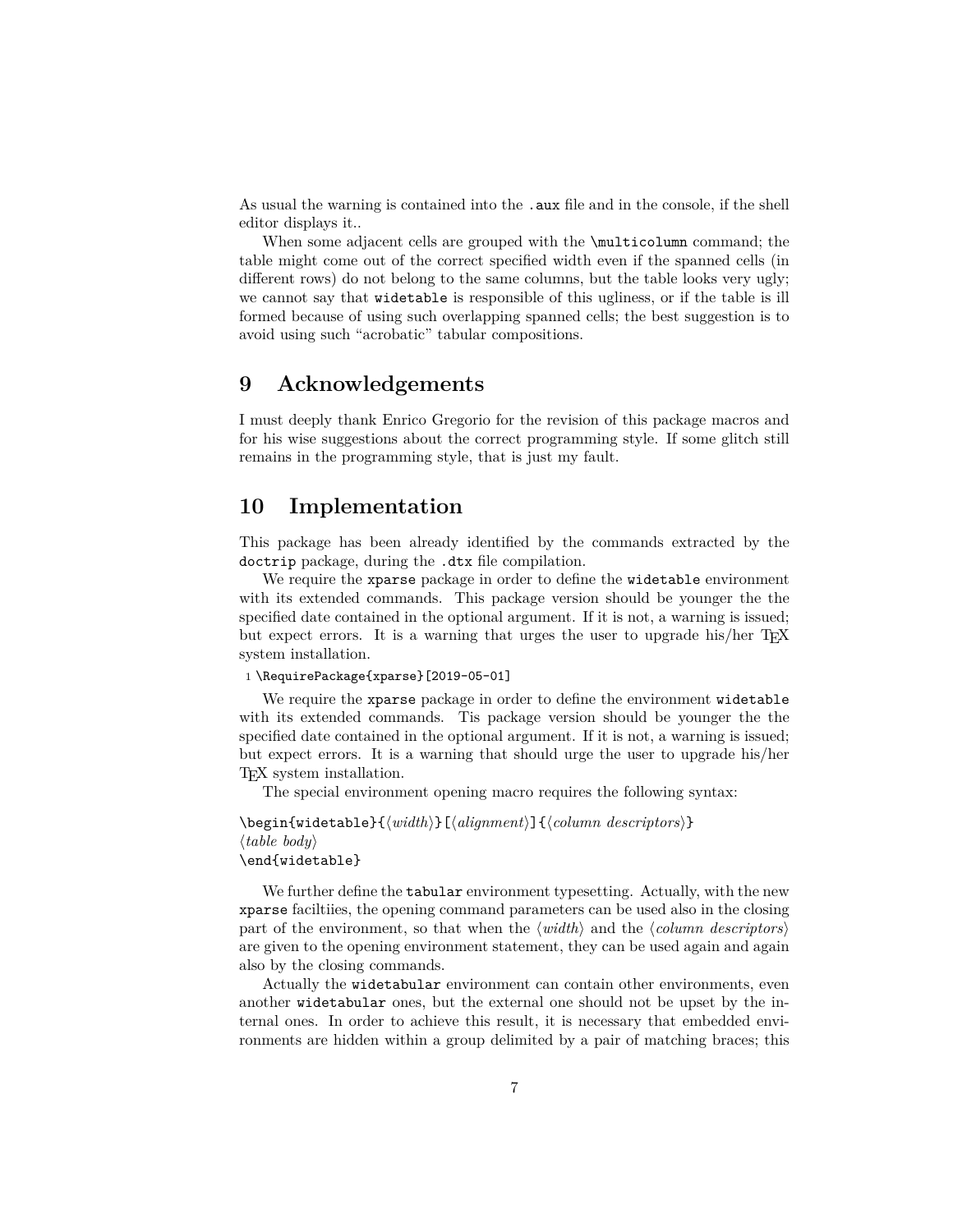is compulsory for an embedded widetabular environment, while it is not strictly required for other environments.

The environment opening and closing actions are defined by means of low level commands.

The opening part of the environment reduces to nothing else but the background L3 functions executed by the \begin command implementation and the correct parsing of the list of argument descriptors

```
2 \DeclareDocumentEnvironment{widetabular}{m O{c} m +b}
3 {% OPENING WIDETABLE COMMANDS
4 \frac{1}{6}
```
These arguments have the following meanings.

- **Argument number one** It is mandatory and represents the desired table width.
- **Argument number two** It is optional. With a default value of c the table is aligned with respect to its math axis; the other possible values are t for top alignment, and b for bottom alignment; they are the same values used for the LATEX-kernel tabular environments.
- **Argument number three** It is mandatory; it should contain all the column descriptors and inter-column separators, possibly in the extended forms provided by the *array* package.
- **Argument number four** It represents an *xparse* functionality by which the whole environment body is internally saved in a sort of verbatim mode and become usable again and again as argument #4.

The closing statement will actually do the whole job. It first sets \tabcolsep to zero and typesets the resulting table into box zero; it uses, with parameter #4, the table body collected with the argument descriptor b of the opening command.

Then it sets \tabcolsep to 6 pt (the default value) and typesets again the table into box two. The width of box zero is  $l_0$  and that of box two is  $l_1$ ; these are the lengths needed by the equation that evaluates the final typesetting inter column spacing.

The arbitrary constant of 6 pt is  $t_1$ , and the specified width *l* (parameter #1) are used to compute the new value of \tabcolsep. The subtractions are computed directly on the dimensions and passed to a  $\dim \exp r$  expression so as to determine the new \tabcolsep value.

The table is eventually typeset without using boxes, while the contents of box zero and box two, upon exiting the environment, are restored to any value they might have contained before entering widetabular.

- 5 {% CLOSING WIDETABLE
- 6 \dimen0=#1 % required width
- 7 \tabcolsep=\z@
- 8 \setbox\z@=\hbox{\tabular{#3}#4\endtabular}%
- 9 \tabcolsep=6pt\relax
- 10 \setbox\tw@=\hbox{\tabular{#3}#4\endtabular}%
- 11 \ifdim\dimen0>\wd\z@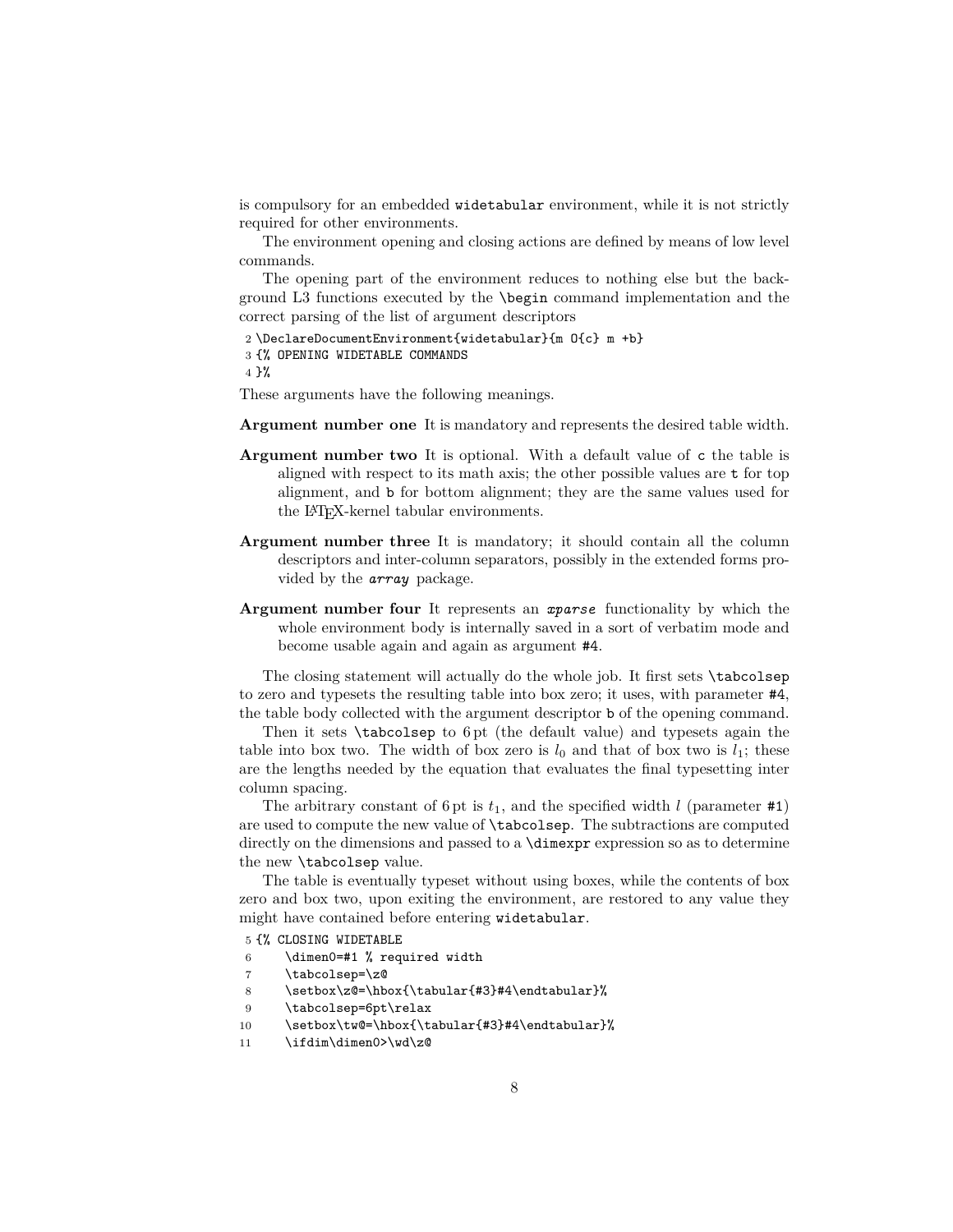```
12 \tabcolsep=%
13 \dimexpr\tabcolsep*(\dimen0-\wd\z@)/(\wd\tw@-\wd\z@)\relax
14 \else
15 \ifdim\dimen0<\wd\z@
16 \PackageWarning{widetable}{%
17 The minimum width of the tabular material\MessageBreak
18 amounts to \the\wd\z@, and is larger\MessageBreak
19 than the required width of \the\dimen0\MessageBreak
20 \MessageBreak
21 The table is typeset with the default\MessageBreak
22 column spacing}%
23 \setminusfi
24 \overrightarrow{f}25 \tabular[#2]{#3}#4\endtabular
26 \ignorespacesafterend
27 }
```
For backward compatibility we let the names \widetable and \endwidetable equal respectively to \widetabular and \endwidetabular, so that the old name of the environment provided by this package is still usable; compiling old documents is till possible; nevertheless these "old" names are discouraged; in a future they might not be available any more.

28 \let\widetable\widetabular \let\endwidetable\endwidetabular

Notice the test and the warning: widetabular modifies the table width only if its minimum width (obtained with \tabcolsep equal to zero) is smaller than the requested width; otherwise it typesets the table with the default inter column glue, and outputs the warning message.

# **11 Conclusion**

Tables should always have their standard inter column spaces, but. . . The default value of \tabcolsep is fixed by the document class, it is not prescribed by a supreme law: therefore what does it mean "natural width". Probably the one determined by the class default value of \tabcolsep, so that all tables have the same general look. But here we used the phrase "minimum width" as that of the tabulars width when the inter column glue is set to zero; we avoided speaking of the "natural width" because the phrase is not specific.

Nevertheless sometimes a table is slightly wider than the current measure; why not shrink the table by shrinking \tabcolsep by the right amount in order to fit the measure? The result might be a table where only the inter column spaces are shrunk, not the whole table, fonts, drawings, and figures included, a result easily obtainable with a \resizebox command available through the *graphicx.sty* package. Nobody forbids to follow this technique, of course, but the widetable route might yield a better result.

The same is true when a natural width table is slightly shorter than the measure; enlarging it by retouching the \tabcolsep inter column space might be the